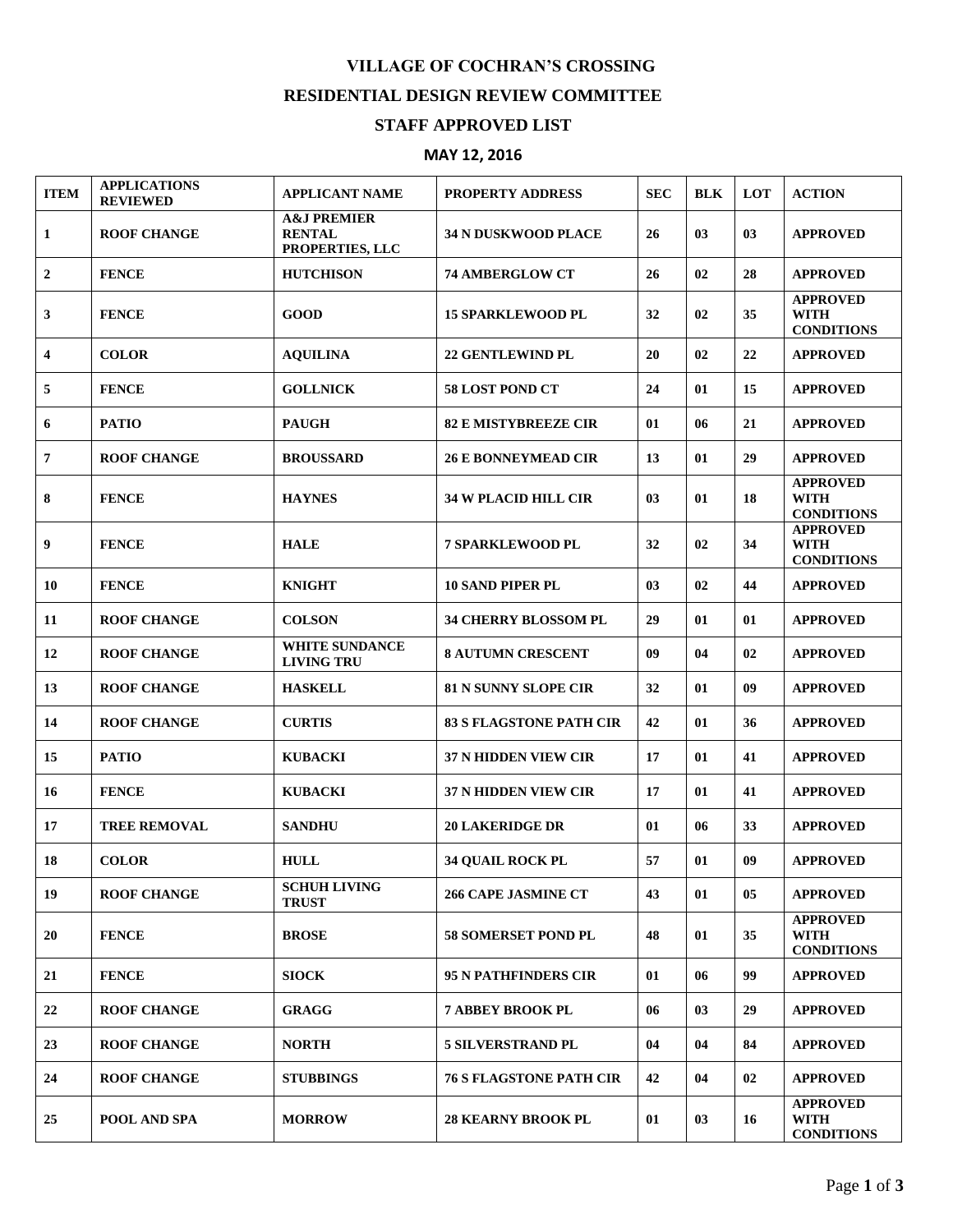| 26 | <b>PATIO COVER</b>    | <b>CAMPBELL</b> | <b>19 MISTED LILAC PL</b>     | 37 | 01 | 48 | <b>APPROVED</b><br><b>WITH</b><br><b>CONDITIONS</b> |
|----|-----------------------|-----------------|-------------------------------|----|----|----|-----------------------------------------------------|
| 27 | <b>PATIO</b>          | <b>JANSZEN</b>  | <b>39 JADESTONE CT</b>        | 57 | 02 | 06 | <b>APPROVED</b>                                     |
| 28 | <b>ARBOR</b>          | <b>JANSZEN</b>  | <b>39 JADESTONE CT</b>        | 57 | 02 | 06 | <b>APPROVED</b>                                     |
| 29 | <b>PUTTING GREEN</b>  | <b>JANSZEN</b>  | <b>39 JADESTONE CT</b>        | 57 | 02 | 06 | <b>APPROVED</b>                                     |
| 30 | <b>COLOR DRIVEWAY</b> | <b>JANSZEN</b>  | <b>39 JADESTONE CT</b>        | 57 | 02 | 06 | <b>APPROVED</b>                                     |
| 31 | <b>FIREPLACE</b>      | <b>JANSZEN</b>  | <b>39 JADESTONE CT</b>        | 57 | 02 | 06 | <b>APPROVED</b>                                     |
| 32 | <b>ROOF CHANGE</b>    | <b>DELUE</b>    | <b>128 E PLACID HILL CIR</b>  | 07 | 01 | 46 | <b>APPROVED</b>                                     |
| 33 | <b>COLOR CHANGE</b>   | <b>ROUSWELL</b> | <b>14 QUIET OAK CIRCLE</b>    | 02 | 02 | 42 | <b>APPROVED</b>                                     |
| 34 | <b>FENCE</b>          | <b>ROUSWELL</b> | <b>14 QUIET OAK CIRCLE</b>    | 02 | 02 | 42 | <b>APPROVED</b>                                     |
| 35 | <b>TREE REMOVAL</b>   | <b>EZEKIEL</b>  | <b>27 BENTGRASS PL</b>        | 21 | 02 | 25 | <b>APPROVED</b>                                     |
| 36 | <b>FENCE</b>          | <b>TICE</b>     | <b>54 LOST POND CT</b>        | 24 | 01 | 16 | <b>APPROVED</b><br><b>WITH</b><br><b>CONDITIONS</b> |
| 37 | <b>TREE REMOVAL</b>   | <b>DORSEY</b>   | <b>62 BRIDGEBERRY PL</b>      | 22 | 02 | 09 | <b>APPROVED</b>                                     |
| 38 | <b>PATIO</b>          | <b>DRAKE</b>    | <b>134 SUMMER STORM PL</b>    | 32 | 02 | 89 | <b>APPROVED</b>                                     |
| 39 | <b>FENCE</b>          | <b>DRAKE</b>    | <b>134 SUMMER STORM PL</b>    | 32 | 02 | 89 | <b>APPROVED</b>                                     |
| 40 | <b>FENCE</b>          | <b>KLIMEK</b>   | <b>58 W LAKEMIST CIR</b>      | 20 | 01 | 12 | <b>APPROVED</b><br><b>WITH</b><br><b>CONDITIONS</b> |
| 41 | <b>COLOR</b>          | <b>GABLE</b>    | <b>129 E MISTYBREEZE CIR</b>  | 01 | 05 | 22 | <b>APPROVED</b>                                     |
| 42 | <b>ROOF CHANGE</b>    | <b>GABLE</b>    | <b>129 E MISTYBREEZE CIR</b>  | 01 | 05 | 22 | <b>APPROVED</b>                                     |
| 43 | <b>SCREEN</b>         | <b>CANYOCK</b>  | <b>25 TANAGER TRL</b>         | 03 | 02 | 22 | <b>APPROVED</b>                                     |
| 44 | <b>PATIO COVER</b>    | <b>BOHNET</b>   | <b>30 LOST POND CIRCLE</b>    | 24 | 01 | 22 | <b>APPROVED</b><br><b>WITH</b><br><b>CONDITIONS</b> |
| 45 | <b>SUMMER KITCHEN</b> | <b>BOHNET</b>   | <b>30 LOST POND CIRCLE</b>    | 24 | 01 | 22 | <b>APPROVED</b><br><b>WITH</b><br><b>CONDITIONS</b> |
| 46 | <b>DRIVEWAY</b>       | <b>TUMULTY</b>  | 30 ROLLING STONE PL           | 32 | 02 | 18 | <b>APPROVED</b>                                     |
| 47 | <b>POOL AND SPA</b>   | <b>GUNNELL</b>  | <b>5 GOLDEN SUNSET CIR</b>    | 04 | 04 | 14 | <b>APPROVED</b><br><b>WITH</b><br><b>CONDITIONS</b> |
| 48 | <b>TREE REMOVAL</b>   | <b>FAMBRINI</b> | <b>19 SKYLAND PL</b>          | 06 | 06 | 24 | <b>APPROVED</b>                                     |
| 49 | <b>ROOF CHANGE</b>    | <b>KASSING</b>  | <b>14 MALLARD GLEN PL</b>     | 03 | 02 | 94 | <b>APPROVED</b>                                     |
| 50 | <b>TREE REMOVAL</b>   | <b>MEINHOLD</b> | <b>14 FLAGSTONE PATH</b>      | 42 | 02 | 01 | <b>APPROVED</b>                                     |
| 51 | <b>ROOF CHANGE</b>    | <b>LASCO</b>    | <b>114 W COPPER SAGE CIR</b>  | 12 | 04 | 06 | <b>APPROVED</b>                                     |
| 52 | <b>FENCE</b>          | <b>DELARIVA</b> | <b>269 E GOLDEN ARROW CIR</b> | 18 | 01 | 15 | <b>APPROVED</b><br><b>WITH</b><br><b>CONDITIONS</b> |
| 53 | <b>ROOF CHANGE</b>    | <b>SEWELL</b>   | <b>2 GILDED POND PL</b>       | 43 | 01 | 12 | <b>APPROVED</b>                                     |
| 54 | <b>INTERIOR FENCE</b> | <b>MITCHELL</b> | <b>168 W SHADOWPOINT CIR</b>  | 08 | 02 | 14 | <b>APPROVED</b>                                     |
| 55 | <b>FENCE</b>          | <b>BACON</b>    | <b>66 W LAKEMIST CIR</b>      | 20 | 01 | 10 | <b>APPROVED</b>                                     |